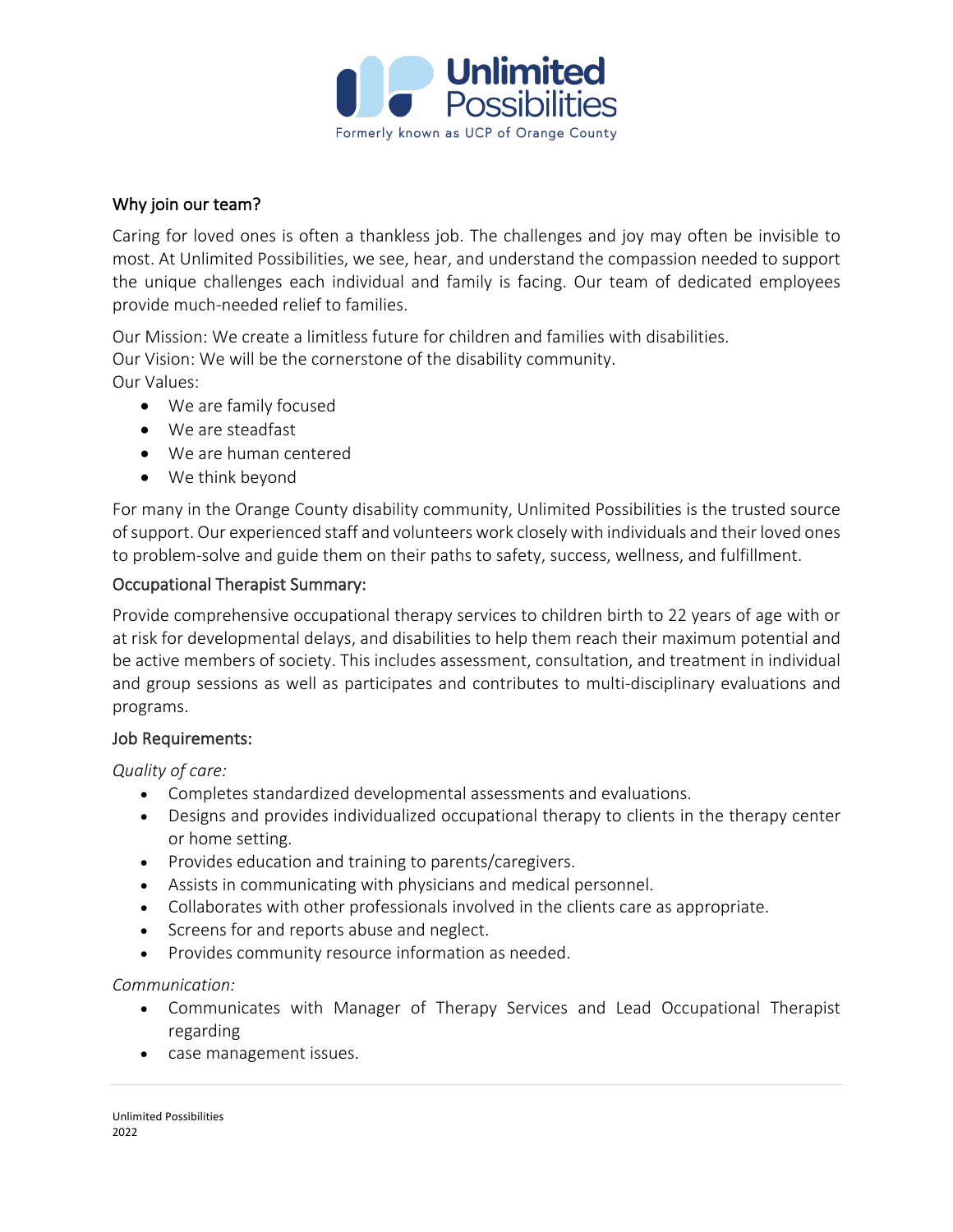

- Communicates with doctors and/or other medical professionals regarding recommendations
- and/or changes in services.
- May schedules and confirms clients.
- Makes recommendations regarding the acquisition of therapeutically needed equipment and supplies.

### *Program Coordination and Administration:*

- Conducts assessment of new referrals.
- Provides in-service training and support to therapy staff and peers.
- May need to attend transition meetings with school district and Regional Center representatives.
- Prepares reports:
	- o Developmental Summary Reports
	- o Recommendation reports as needed
	- o Progress Notes
	- o Evaluations and re-evaluations as needed
	- o Discharge Reports
- Completes internal documentation including daily attendance notes and billing in EMR sheets
- Attends one time a month therapy meeting and all Irvine staff, and other meetings as scheduled.
- Supervision of at least two therapy interns/volunteer staff.
- Participates in College Affiliated Program as Clinical Instructor to mentor Student Occupational Therapist after one year of experience or when deemed to have enough clinical experience by Lead Occupational Therapist

#### Additional Job Requirements:

- Must successfully pass job-related drug screen, background check, and provide proof of negative tuberculosis test results while maintaining clearance every two years
- Attend all Staff-in-Service events and participate in other scheduled meetings as required
- Represent Unlimited Possibilities in an ethical and professional manner; maintain confidentiality and exercise discretion
- Adhere to all Company policies, procedures, and safety regulations
- Demonstrate high level of quality work, attendance, and appearance

## Experience and Competencies you will possess:

- Graduation from an accredited occupational therapy school.
- Maintain current license from California Board of Occupational Therapy.